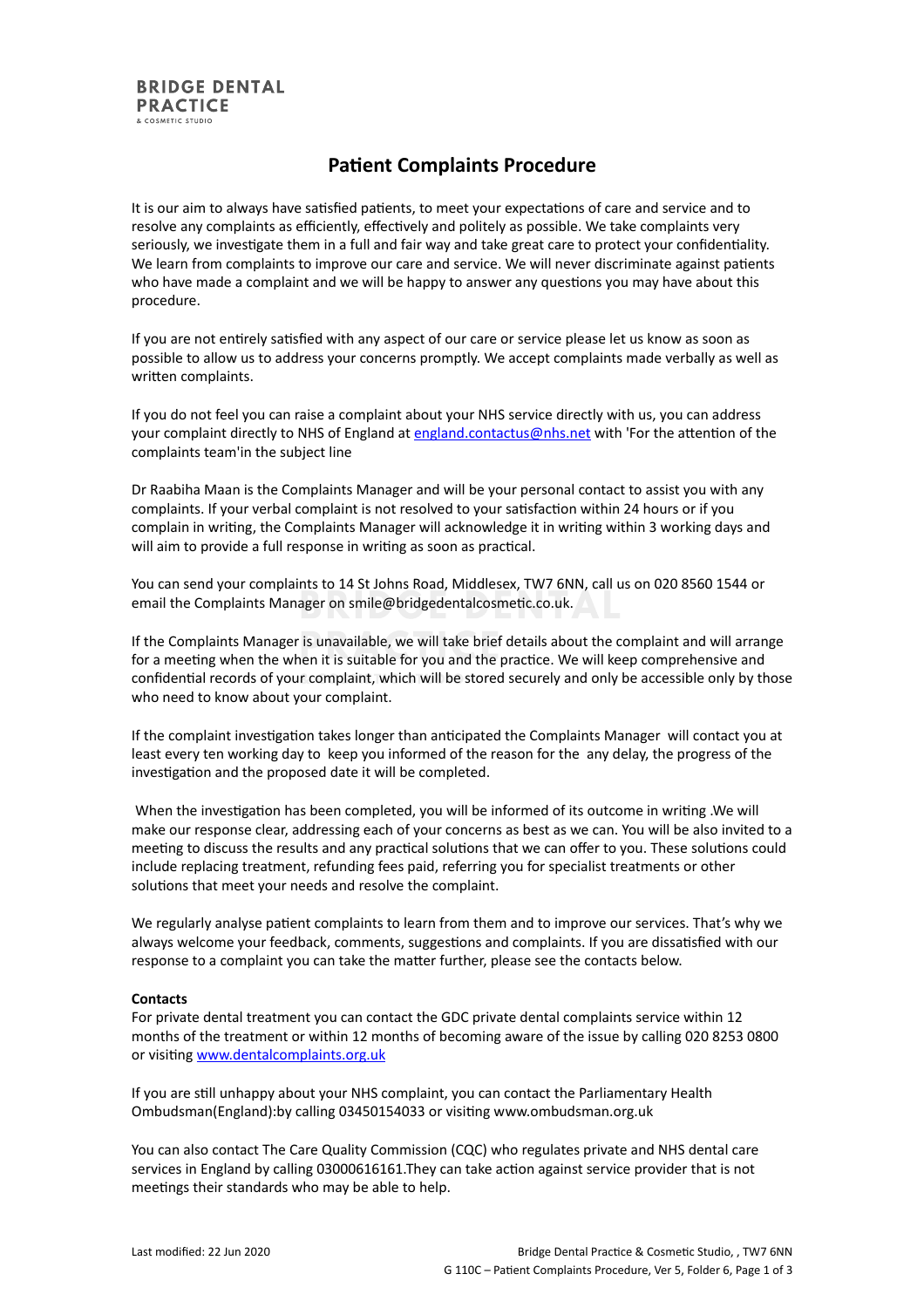### **BRIDGE DENTAL PRACTICE** & COSMETIC STUDIO

The General Dental Council is responsible for regulating all dental professionals. You can complain using their online form at [www.gdc-uk.org](http://contactus.gdc-uk.org/Enquiry/SelectType) contact them on information@gdc-org.uk or by calling 020 7167 6000.